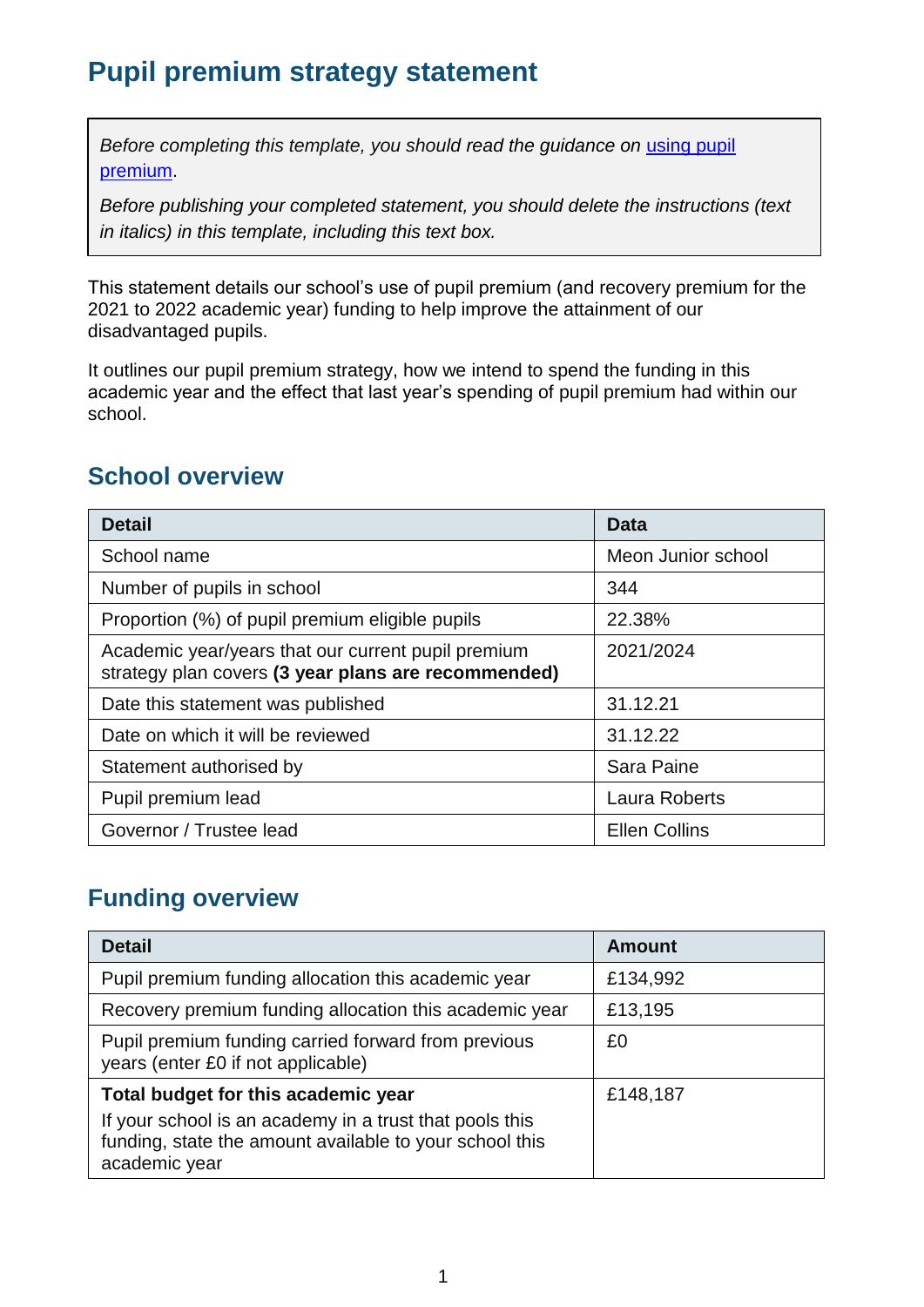# **Part A: Pupil premium strategy plan**

#### **Statement of intent**

At Meon Junior School, our intention is that all pupils, irrespective of their background or the challenges they face, make good progress from their starting points during the four years at our school. High-quality teaching is at the heart of our approach, with a focus on areas in which disadvantaged pupils require the most support. This is proven to have the greatest impact on closing the disadvantage attainment gap and at the same time will benefit the non-disadvantaged pupils in our school.

Our school serves a diverse community where deprivation is average. We adopt a whole school approach in which all staff take responsibility for disadvantaged pupils' outcomes and raise expectations of what they can achieve. We ensure our disadvantaged children receive the pastoral and emotional support they require. All stakeholders work closely together to identify the needs of our children and families and we are very aware that these needs can differ across our families. We ensure good relationships and pastoral support for our families and we know their needs well.

We aim to improve our children's cultural capital, providing them with opportunities and experiences they would not normally have. We define 'cultural capital' as the essential knowledge that we want all children to have to be educated citizens, as well as being well-prepared for future success. We therefore ensure that all of our pupils have a broad range of experiences they need to engage fully in the Meon Junior school curriculum.

Our key objective is to be responsive to the common needs and challenges of our disadvantaged pupils as well as their individual barriers.

#### **Our Key Principles**

- Ensure disadvantaged pupils are challenged in their work across the curriculum.
- Act early to intervene at the point that need is identified
- High expectations and inclusive teaching are imperative. Classrooms provide challenge and support through building trusting relationships.
- Our approach to teaching meta-cognition builds life-long learning habits such as resilience, self-regulation and resourcefulness. Children build self- esteem and confidence through successful engagement with high quality, challenging tasks.
- We continue to target our funding on training additional support staff in **proven**  interventions that raise attainment and impact upon pupils' emotional well-being.
- We have a strong pastoral team who work with our families to ensure good attendance and to provide emotional support, as well as support with developing socially.
- We recognise that not all pupils who are socially disadvantaged are registered or qualify for free school meals; we know that our best practice benefits all of our children.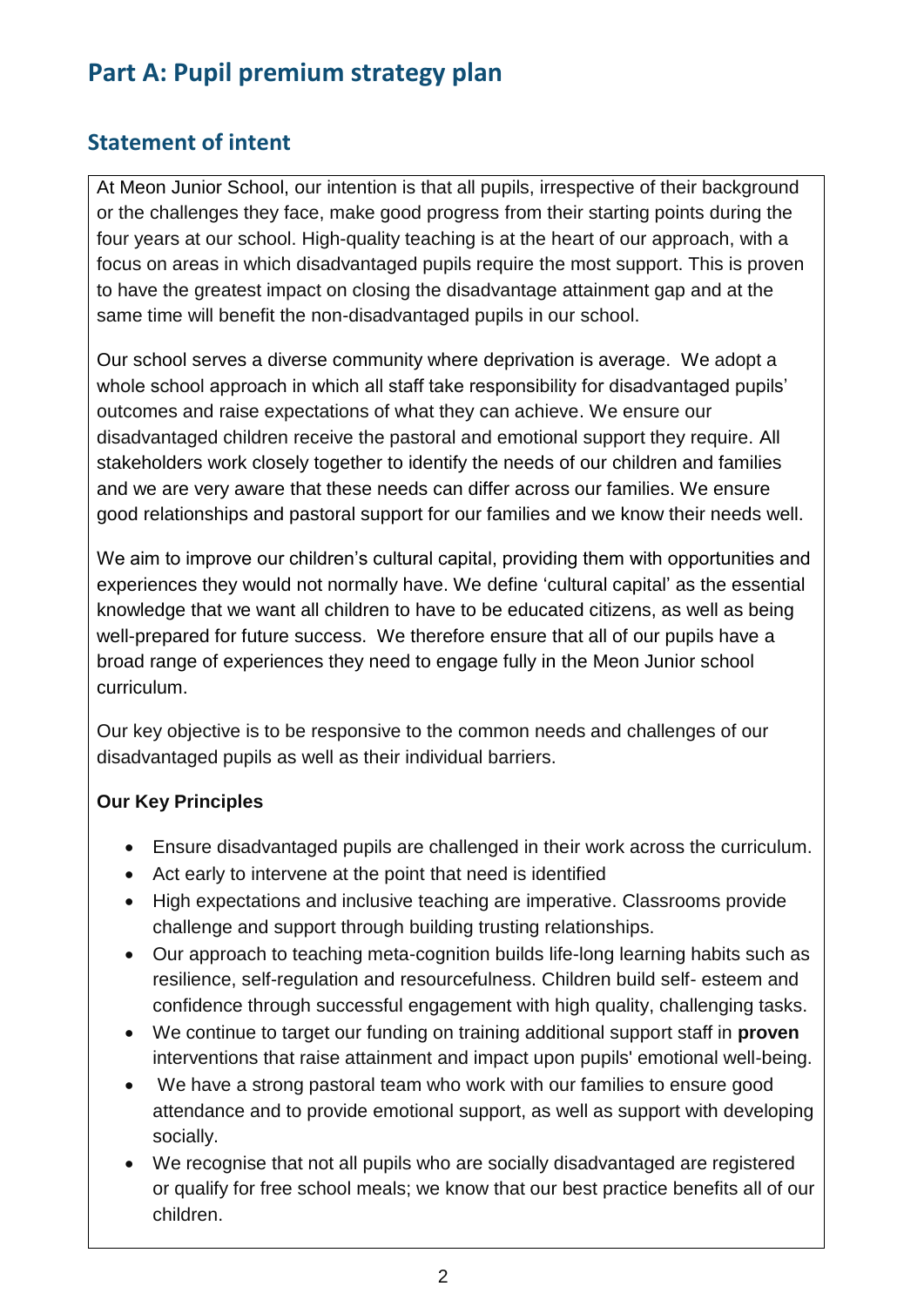# **Challenges**

This details the key challenges to achievement that we have identified among our disadvantaged pupils.

| <b>Challenge</b><br>number | <b>Detail of challenge</b>                                                                                                                                                                                                                                                                                    |
|----------------------------|---------------------------------------------------------------------------------------------------------------------------------------------------------------------------------------------------------------------------------------------------------------------------------------------------------------|
| 1                          | Some pupils come from homes that are unable to support a positive<br>reading culture and do not have easy access to quality books and<br>reading environments. This adversely impacts children's ability to reach<br>their full potential.                                                                    |
| 2                          | Our disadvantaged children do not have many opportunities to improve<br>their cultural capital. This is a barrier to them fully engaging in the Meon<br>Junior school curriculum.                                                                                                                             |
| 3                          | Children from our disadvantaged families have lower than average<br>attendance. The attendance of children who received Pupil Premium for<br>the last academic year was 93.95% compared with 96.36% for all pupils.<br>High levels of intervention are needed to maintain this and to continue to<br>improve. |
| 4                          | Some disadvantaged children have limited resilience, less established<br>metacognitive habits and less likely to self-regulate. When faced with<br>high expectation and challenge, some children lack self-esteem.                                                                                            |
| 5                          | Due to lost learning in previous years, our year 3 children have entered<br>the school at low starting points. Children's reading, vocabulary skills<br>and mathematics is lower than in previous years.                                                                                                      |
| 6                          | Children's physical and mental health have been negatively impacted by<br>the recent lockdown. Some parents/carers of disadvantaged pupils lack<br>motivation and knowledge to combat this without school intervention.                                                                                       |

#### **Intended outcomes**

This explains the outcomes we are aiming for **by the end of our current strategy plan**, and how we will measure whether they have been achieved.

| <b>Intended outcome</b>                                       | <b>Success criteria</b>                                                                                                                                                                                              |
|---------------------------------------------------------------|----------------------------------------------------------------------------------------------------------------------------------------------------------------------------------------------------------------------|
| 1. Improved reading attainment<br>among disadvantaged pupils. | KS2 reading outcomes in 2024/25 show<br>that more than 73% of disadvantaged<br>pupils meet the expected standard.                                                                                                    |
| 2. To enhance disadvantaged pupils'<br>cultural capital.      | Children will take part in activities as<br>outlined on the 'school passport'. The<br>curriculum will have more planned<br>opportunities for enrichment and all<br>children have access to enrichment<br>activities. |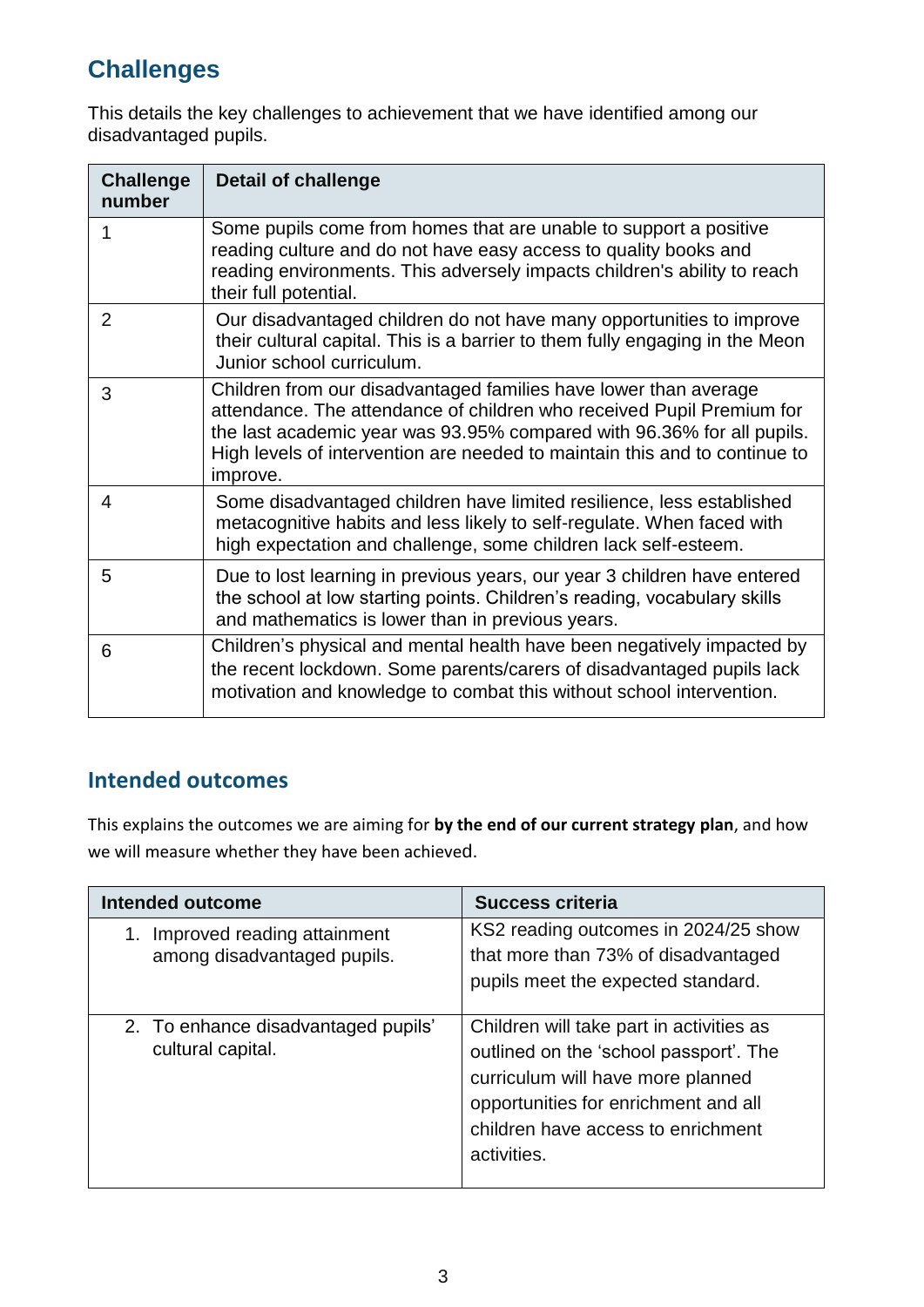| 3. To achieve and sustain improved<br>attendance for our disadvantaged<br>pupils.                           | Attendance for disadvantaged children is<br>in line with other children.<br>Sustained high attendance from 2024/25<br>demonstrated by:<br>The overall absence rate for all pupils<br>being no more than 4%, and the<br>attendance gap between disadvantaged<br>pupils and their non-disadvantaged peers<br>does not increase and further reduces.<br>The number of persistently absent pupils<br>continues to reduce. |
|-------------------------------------------------------------------------------------------------------------|-----------------------------------------------------------------------------------------------------------------------------------------------------------------------------------------------------------------------------------------------------------------------------------------------------------------------------------------------------------------------------------------------------------------------|
| 4. Children have a positive view of<br>themselves as learners and will be<br>independent in their learning. | Pupil surveys will show that<br>disadvantaged pupils view themselves<br>positively as learners.                                                                                                                                                                                                                                                                                                                       |
| 5. Year 3 pupils' outcomes to be in line<br>with previous years.                                            | Assessments and observations indicate<br>significantly improved oral language<br>among year 3 disadvantaged pupils.<br>Maths and reading outcomes for year 3<br>show that the percentage of<br>disadvantaged pupils achieving end of<br>year expectations will be in line with<br>those who are not disadvantaged.                                                                                                    |
| 6. To achieve and sustain improved<br>wellbeing for our disadvantaged<br>pupils.                            | Sustained high levels of wellbeing from<br>2024/25 demonstrated by:<br>qualitative data from student voice,<br>student and parent surveys and<br>teacher observations<br>a significant increase in<br>$\bullet$<br>participation in enrichment<br>activities, particularly among<br>disadvantaged pupils                                                                                                              |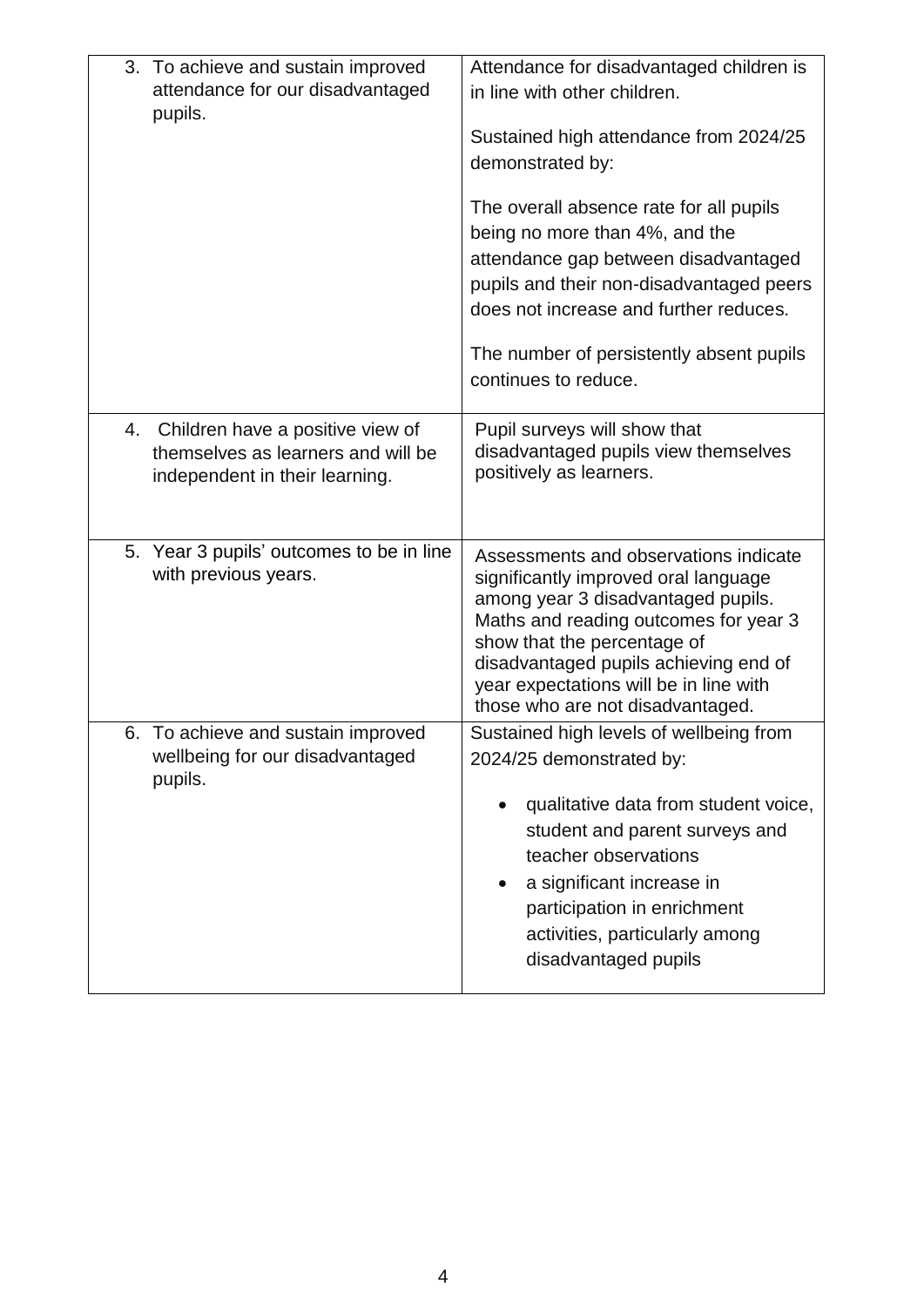# **Activity in this academic year**

This details how we intend to spend our pupil premium (and recovery premium funding) **this academic year** to address the challenges listed above.

#### **Teaching (for example, CPD, recruitment and retention)**

Budgeted cost: £49,775

| <b>Activity</b>                                                                                                                                                                                                                                                                                              | <b>Evidence that supports this</b><br>approach                                                                                                                                                                                                                                                                                                                                                    | <b>Challenge</b><br>number(s)<br>addressed |
|--------------------------------------------------------------------------------------------------------------------------------------------------------------------------------------------------------------------------------------------------------------------------------------------------------------|---------------------------------------------------------------------------------------------------------------------------------------------------------------------------------------------------------------------------------------------------------------------------------------------------------------------------------------------------------------------------------------------------|--------------------------------------------|
| To raise attainment<br>by ensuring that all<br>pupils receive<br>challenging and<br>engaging quality first<br>teaching to meet their<br>needs by:<br>• Ensuring teaching in<br>all subjects is of the<br>highest quality and<br>PP pupils make most<br>progress as a result<br>of quality first<br>teaching. | DFE report: supporting the attainment of<br>disadvantaged pupils: articulating<br>success and good practice. Nov 2015<br>identifies QFT as the key to ensuring PP<br>pupils make progress.<br>School continue to support those<br>teachers who took part in the DFE<br>Early Career teachers framework -<br>staff are supported by colleagues<br>across the trust. The school supports<br>1x ECT. | 1, 4, 5                                    |
| • Staff development<br>and quality CPD<br>• ECT is effectively<br>supported                                                                                                                                                                                                                                  |                                                                                                                                                                                                                                                                                                                                                                                                   |                                            |
| NQT+1s are<br>effectively supported.                                                                                                                                                                                                                                                                         |                                                                                                                                                                                                                                                                                                                                                                                                   |                                            |
| Two qualified,<br>experienced<br>teachers out of class<br>full time to support in<br>the teaching of<br>reading, writing<br>maths in year 6 and<br>year 3.                                                                                                                                                   | The EEF shows that small groups tuition<br>has an average impact of four months'<br>additional progress over the course of a<br>year.<br>One to one tuition   EEF<br>(educationendowmentfoundation.org.uk)<br><b>Small group tuition   Toolkit Strand  </b><br><b>Education Endowment Foundation</b><br>EEF                                                                                       | 1,4,5                                      |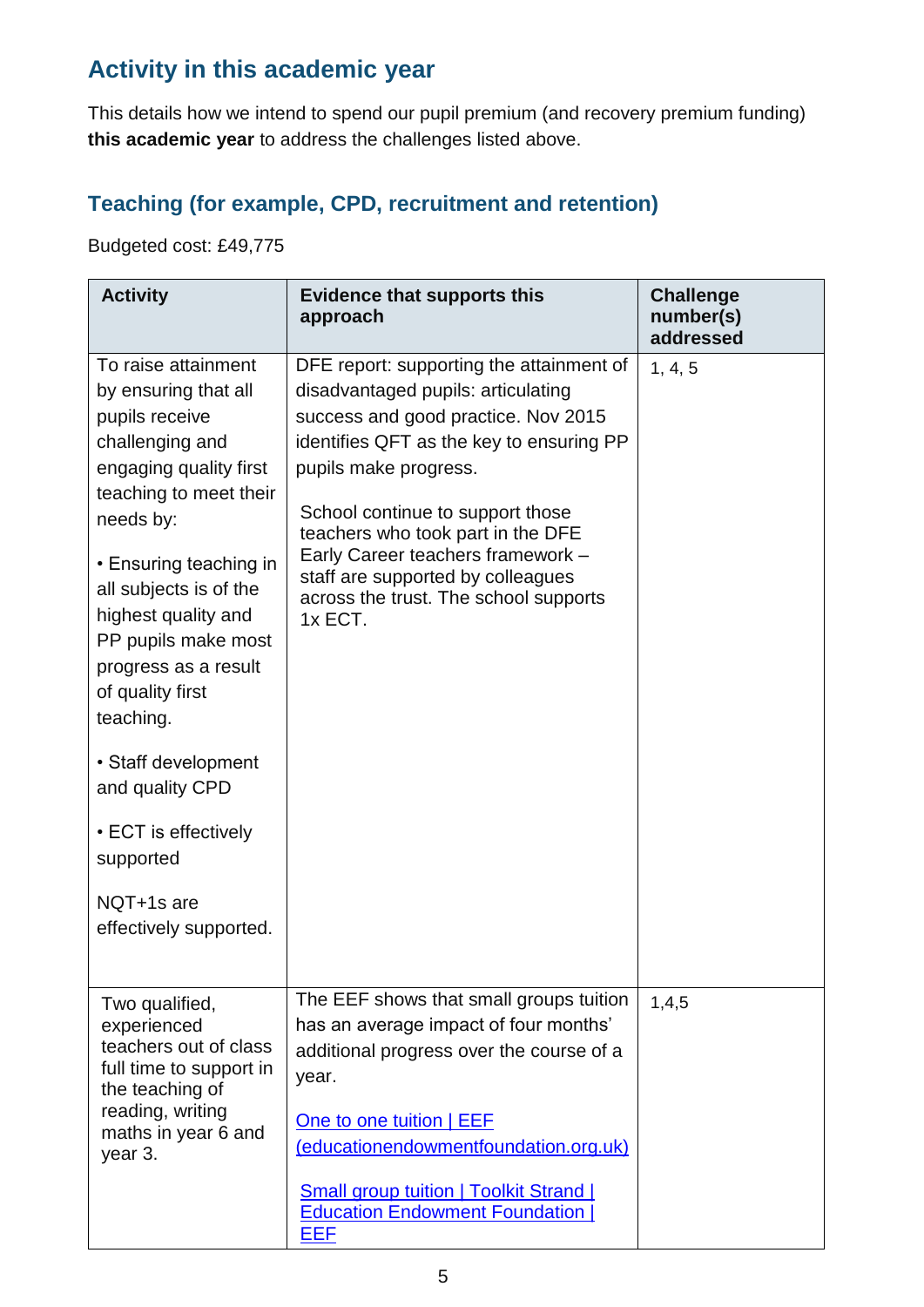| High quality texts in<br>class used in guided<br>reading, across the<br>curriculum and in<br>our library                          | The Centre for Literacy in Primary<br>Education states that 'the use of high<br>quality books within the reading<br>curriculum is at the heart of a school's<br>successful approach to become<br>motivated and independent readers. If<br>children enjoy reading, they read more<br>frequently and become better readers.'<br>Using high quality texts in reading linked<br>to topics in the past has improved<br>children's understanding of the topics<br>they are learning.                                                                                                                                                                                                                                     | 1,5            |
|-----------------------------------------------------------------------------------------------------------------------------------|--------------------------------------------------------------------------------------------------------------------------------------------------------------------------------------------------------------------------------------------------------------------------------------------------------------------------------------------------------------------------------------------------------------------------------------------------------------------------------------------------------------------------------------------------------------------------------------------------------------------------------------------------------------------------------------------------------------------|----------------|
| Jigsaw curriculum to<br>be used across the<br>school for SRE                                                                      | The DFE RSE and Health Education<br>guidance states that 'in primary schools,<br>subjects need to put in place the<br>building blocks of healthy, respectful<br>relationships, focussing on families, in<br>all contexts, including online.'<br>We have looked at a range of PSHE<br>schemes to meet the statutory<br>requirements, whilst also meeting the<br>needs of our children and we believe<br>Jigsaw does this: 'The Jigsaw<br>curriculum is a unique, spiral,<br>progressive and effective scheme of<br>work, aiming to prepare children/young<br>people for life, helping them really know<br>and value who they are and understand<br>how they relate to other people in this<br>ever-changing world.' | $\overline{4}$ |
| Retrieval to be a<br>focus for all teachers<br>in their own career<br>development,<br>looking at impact on<br>children's learning | Research shows that retrieval practice<br>improves children's recall. (Roediger<br>and Karpicke, 2006) It also helps to<br>identify gaps in knowledge and aids<br>later retention, allowing children to make<br>links in their next unit of study.<br>(Roediger, Putnam and Smith 2011)<br>As a Thinking School, this is something<br>we have had training on and used within<br>school and we know from using low<br>stakes assessments previously, it<br>improves their recall.                                                                                                                                                                                                                                  | $\overline{4}$ |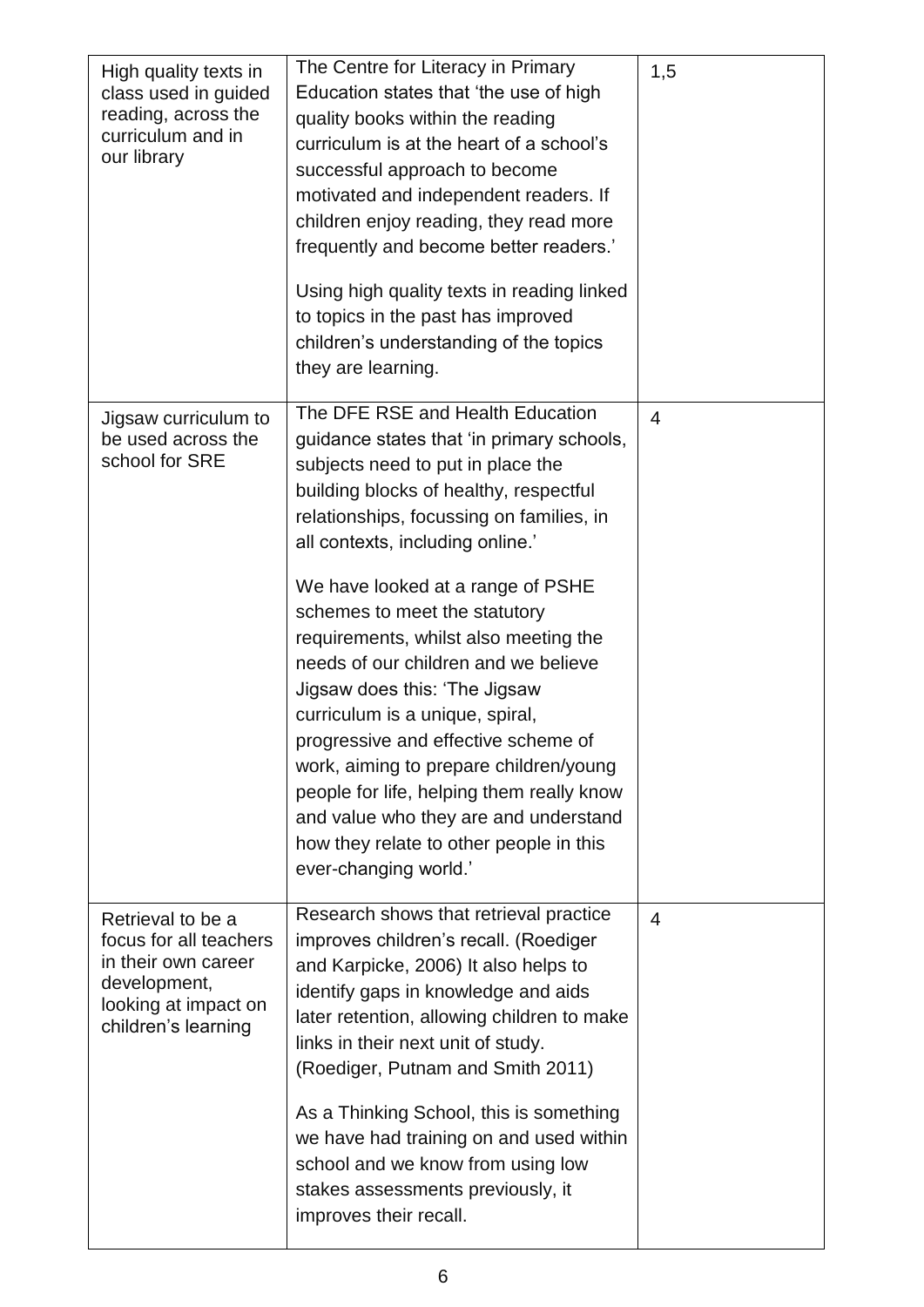| Core expert group<br>provide ongoing<br>support and quality<br>CPD for teaching<br>and learning. | There is a strong evidence base that<br>suggests oral language interventions,<br>including dialogic activities such as<br>high-quality classroom discussion, are<br>inexpensive to implement with high<br>impacts on reading:<br><b>Oral language interventions   Toolkit</b><br><b>Strand   Education Endowment</b><br><b>Foundation   EEF</b> | 1, 5           |
|--------------------------------------------------------------------------------------------------|-------------------------------------------------------------------------------------------------------------------------------------------------------------------------------------------------------------------------------------------------------------------------------------------------------------------------------------------------|----------------|
| Pupil particular<br><b>SEND to have</b><br>increased access to<br>1:1 devices                    | Review of the evidence commissioned<br>used to inform the Using Digital<br>Technology to Improve Learning.<br><b>Using Digital Technology to Improve</b><br><b>Learning   EEF</b><br>(educationendowmentfoundation.org.uk)                                                                                                                      | $\overline{4}$ |

## **Targeted academic support (for example, tutoring, one-to-one support structured interventions)**

Budgeted cost: £89,163

| <b>Activity</b>                                                                                                                      | <b>Evidence that supports this</b><br>approach                                                                                                                                                                                                                                                                                       | <b>Challenge</b><br>number(s)<br>addressed |
|--------------------------------------------------------------------------------------------------------------------------------------|--------------------------------------------------------------------------------------------------------------------------------------------------------------------------------------------------------------------------------------------------------------------------------------------------------------------------------------|--------------------------------------------|
| Target<br>disadvantaged for 1-<br>1 tutoring with a<br>member of support<br>staff to run each day<br>after school for 30<br>minutes. | Tuition targeted at specific needs and<br>knowledge gaps can be an effective<br>method to support low attaining pupils<br>or those falling behind<br>One to one tuition   EEF<br>(educationendowmentfoundation.org.uk)                                                                                                               | 1,3,4                                      |
| TA interventions to<br>take place focusing<br>on misconceptions in<br>lessons                                                        | EEF shows +4 months progress and a<br>large positive impact on learner<br>outcomes, as long as they are deployed<br>effectively.<br>We have used same day interventions<br>for maths previously and there is clear<br>evidence of progress in their books<br>when using this approach so we will<br>transfer this to other subjects. | 1,3,4                                      |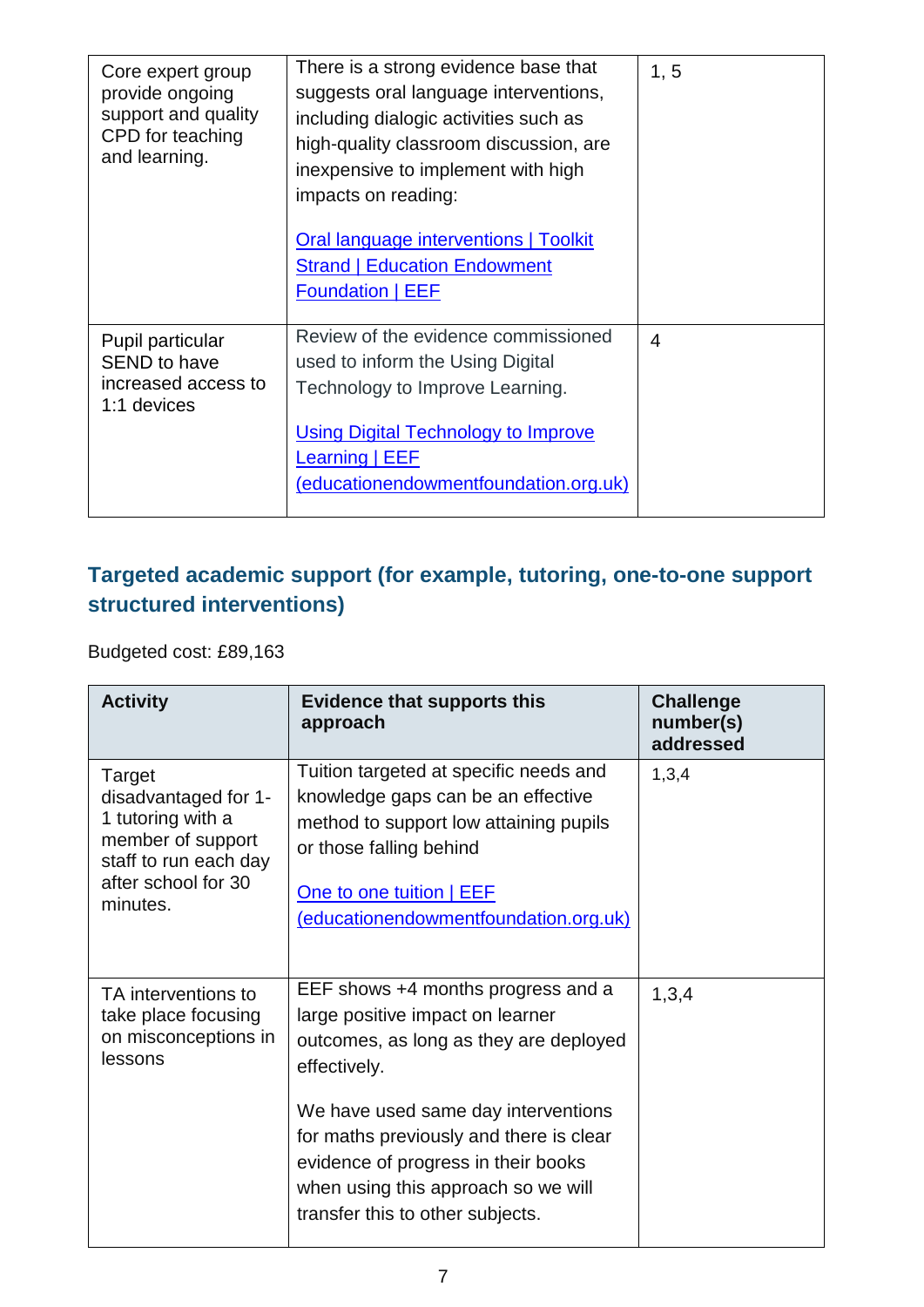|                                                                                                               | <b>Small group tuition   Toolkit Strand  </b><br><b>Education Endowment Foundation</b><br>EEF                                                                                                                                                                                                                                                                                     |                |
|---------------------------------------------------------------------------------------------------------------|-----------------------------------------------------------------------------------------------------------------------------------------------------------------------------------------------------------------------------------------------------------------------------------------------------------------------------------------------------------------------------------|----------------|
| Purchase of a spelling<br>programme to support<br>pupils with dyslexia<br>(Nessie)                            | <b>EEF toolkit: Phonics (spelling</b><br>intervention) high impact low cost +5ths                                                                                                                                                                                                                                                                                                 | 5              |
| Pre-teach in maths<br>taught by core expert<br>teachers                                                       | EEF - small group tuition has average<br>impact of four months' additional<br>progress over the year                                                                                                                                                                                                                                                                              | 4,5            |
| Additional phonics<br>sessions targeted at<br>disadvantaged pupils<br>who require further<br>phonics support. | Phonics approaches have a strong<br>evidence base indicating a positive<br>impact on pupils, particularly from<br>disadvantaged backgrounds. Targeted<br>phonics interventions have been shown<br>to be more effective when delivered as<br>regular sessions over a period up to 12<br>weeks:<br><b>Phonics   Toolkit Strand   Education</b><br><b>Endowment Foundation   EEF</b> | 1,3,4          |
| <b>Metacognition CPD</b><br>for staff.                                                                        | EF toolkit: Very high impact and low<br>cost. +7months EEF CPD report                                                                                                                                                                                                                                                                                                             | $\overline{4}$ |
| Speech and language<br>interventions                                                                          | CPD from Speech and Language<br>therapist/director provided for 2 TAs.<br>Identified children have regular,<br>dedicated SALT time.                                                                                                                                                                                                                                               | 1,5            |

## **Wider strategies (for example, related to attendance, behaviour, wellbeing)**

Budgeted cost: £9,249

| <b>Activity</b>                            | Evidence that supports this approach                                                                                           | <b>Challen</b><br>ge<br>numbe<br>r(s)<br>addres<br>sed |
|--------------------------------------------|--------------------------------------------------------------------------------------------------------------------------------|--------------------------------------------------------|
| Improve<br>the quality<br>of social<br>and | There is extensive evidence associating childhood social and<br>emotional skills with improved outcomes at school and in later | 6                                                      |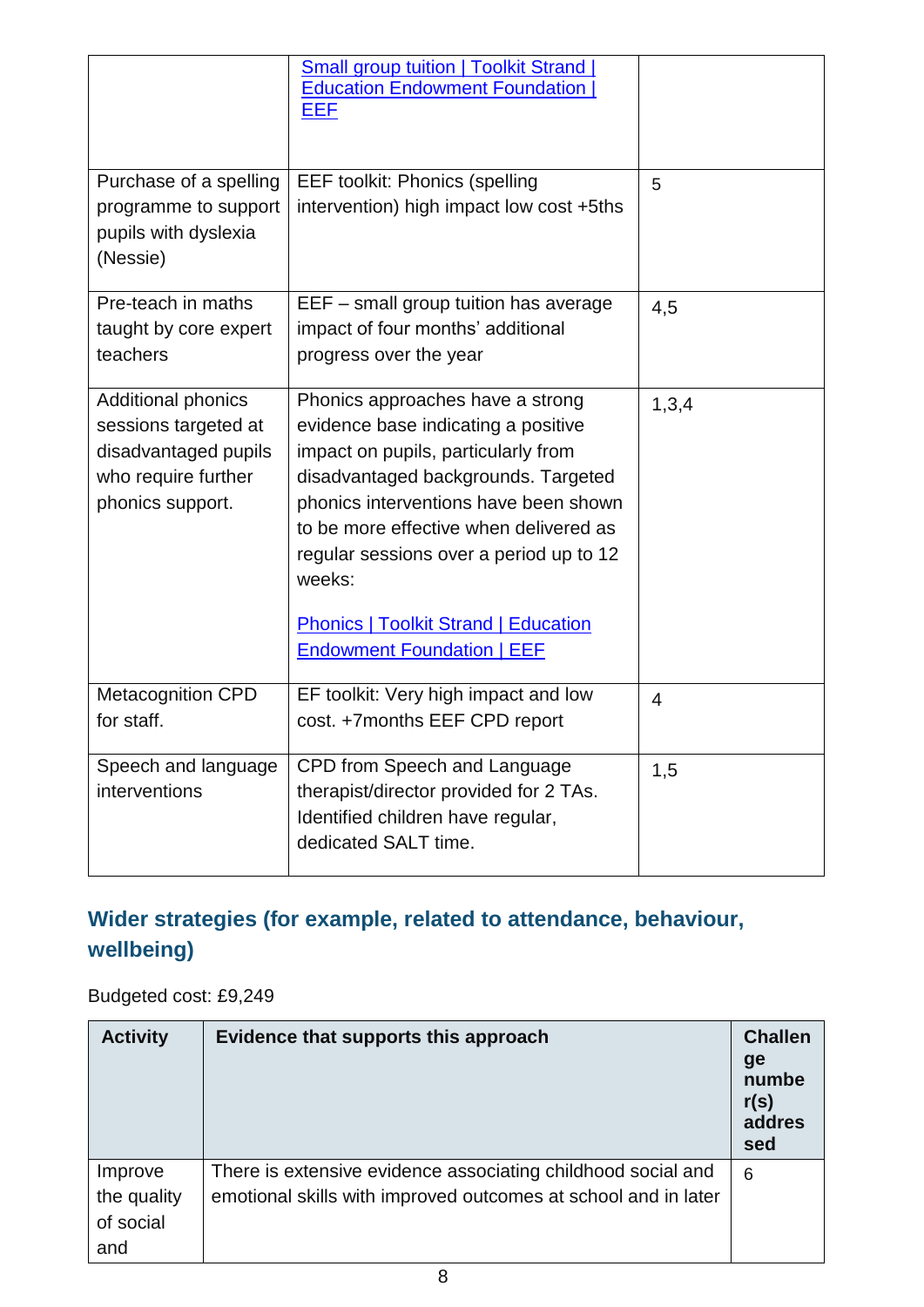| emotional<br>(SEL)<br>learning.<br>Train 2<br>members<br>of staff as<br>ELSAs.                                                                                                   | life (e.g., improved academic performance, attitudes,<br>behaviour and relationships with peers):<br><b>EEF</b> Social and Emotional Learning.pdf(educationendowm<br>entfoundation.org.uk)                                                                                                                                                                                                                                      |                |
|----------------------------------------------------------------------------------------------------------------------------------------------------------------------------------|---------------------------------------------------------------------------------------------------------------------------------------------------------------------------------------------------------------------------------------------------------------------------------------------------------------------------------------------------------------------------------------------------------------------------------|----------------|
| Establish an<br>experienced<br>and well-<br>trained<br>inclusion<br>team                                                                                                         | Many of our disadvantaged children have high emotional<br>need, which may not have been identified out of school and<br>can sometimes result in poor learning behaviours in school,<br>which need specialist support. From our own experience in<br>school, having good communication with families improves<br>their attendance and learning in school.                                                                        | 6              |
| Visitors,<br>trips and<br>other<br>experience<br>s to be<br>planned<br>throughout<br>the<br>curriculum<br>to enhance<br>children's<br>cultural<br>capital                        | Many of our disadvantaged children do not have the<br>experiences which will help with social mobility and Ofsted<br>have identified this as a key area in their judgements of<br>schools' effectiveness. The Sutton Trust recommends that<br>schools' pupil premium money could be used for enrichment<br>vouchers to offer middle class experiences to those who<br>actually need them most. Creating Cultural Capital (2015) | $\overline{2}$ |
| Provision<br>of free or<br>reduced<br>cost<br>places at<br><b>Breakfast</b><br>Club or<br>before<br>sports<br>School<br>Clubs for<br>disadvant<br>aged<br>pupils who<br>need it. | Gov guidance Breakfast Clubs Programme 2021-2023 states<br>that 'the evidence shows that providing a healthy school<br>breakfast at the start of the school day can contribute to<br>improved readiness to learn, increased concentration, and<br>improved wellbeing and behaviour.'<br>From past experience in our school, providing some children<br>with breakfast club places has improved their attendance.                | $\overline{2}$ |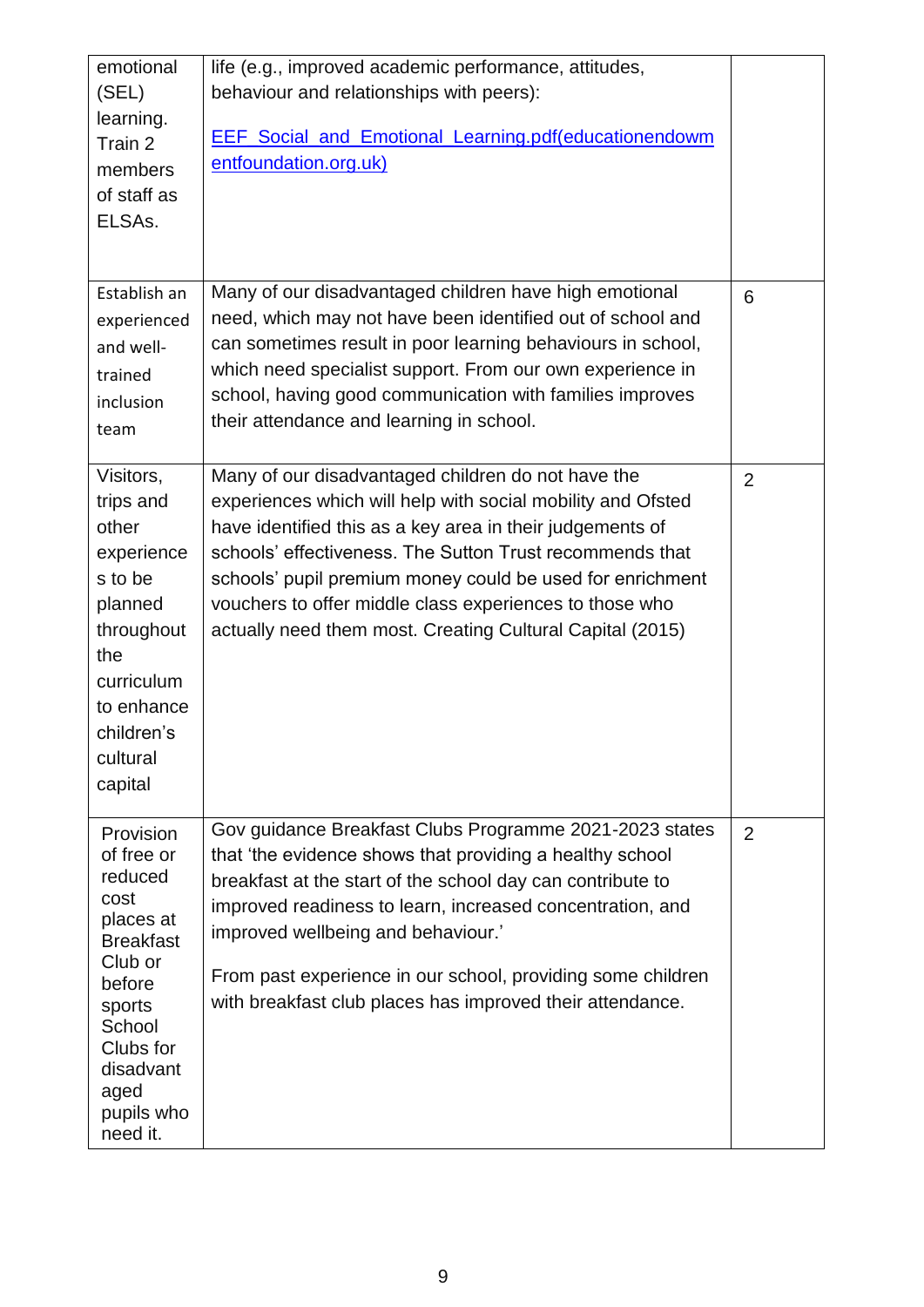| Embedding         | The DfE guidance has been informed by engagement with          | 3 |
|-------------------|----------------------------------------------------------------|---|
| principles        | schools that have significantly reduced levels of absence and  |   |
| of good           | persistent absence.                                            |   |
| practice set      |                                                                |   |
| out in the        | Improving school attendance: support for schools and local     |   |
| DfE's             | authorities - GOV.UK (www.gov.uk)                              |   |
| Improving         |                                                                |   |
| <b>School</b>     |                                                                |   |
| <b>Attendance</b> |                                                                |   |
| advice            |                                                                |   |
| though            |                                                                |   |
| attendnace        |                                                                |   |
| officer and       |                                                                |   |
| inclusion         |                                                                |   |
| team.             |                                                                |   |
|                   |                                                                |   |
|                   |                                                                |   |
| In-school         | There is extensive evidence associating childhood social and   |   |
| reviews           | emotional skills with improved outcomes at school and in later |   |
| with              | life (e.g., improved academic performance, attitudes,          |   |
| outside           | behaviour and relationships with peers):                       |   |
| agencies:         | <b>EEF</b> Social and Emotional Learning.pdf(educationendowm   |   |
| MABs, EP,         | entfoundation.org.uk)                                          |   |
| <b>MHST</b>       |                                                                |   |
|                   | Both targeted interventions and universal approaches can       |   |
|                   | have positive overall effects:                                 |   |
|                   |                                                                |   |
|                   | <b>Behaviour interventions   EEF</b>                           |   |
|                   | (educationendowmentfoundation.org.uk)                          |   |
|                   |                                                                |   |

Total budgeted cost: £*148,147*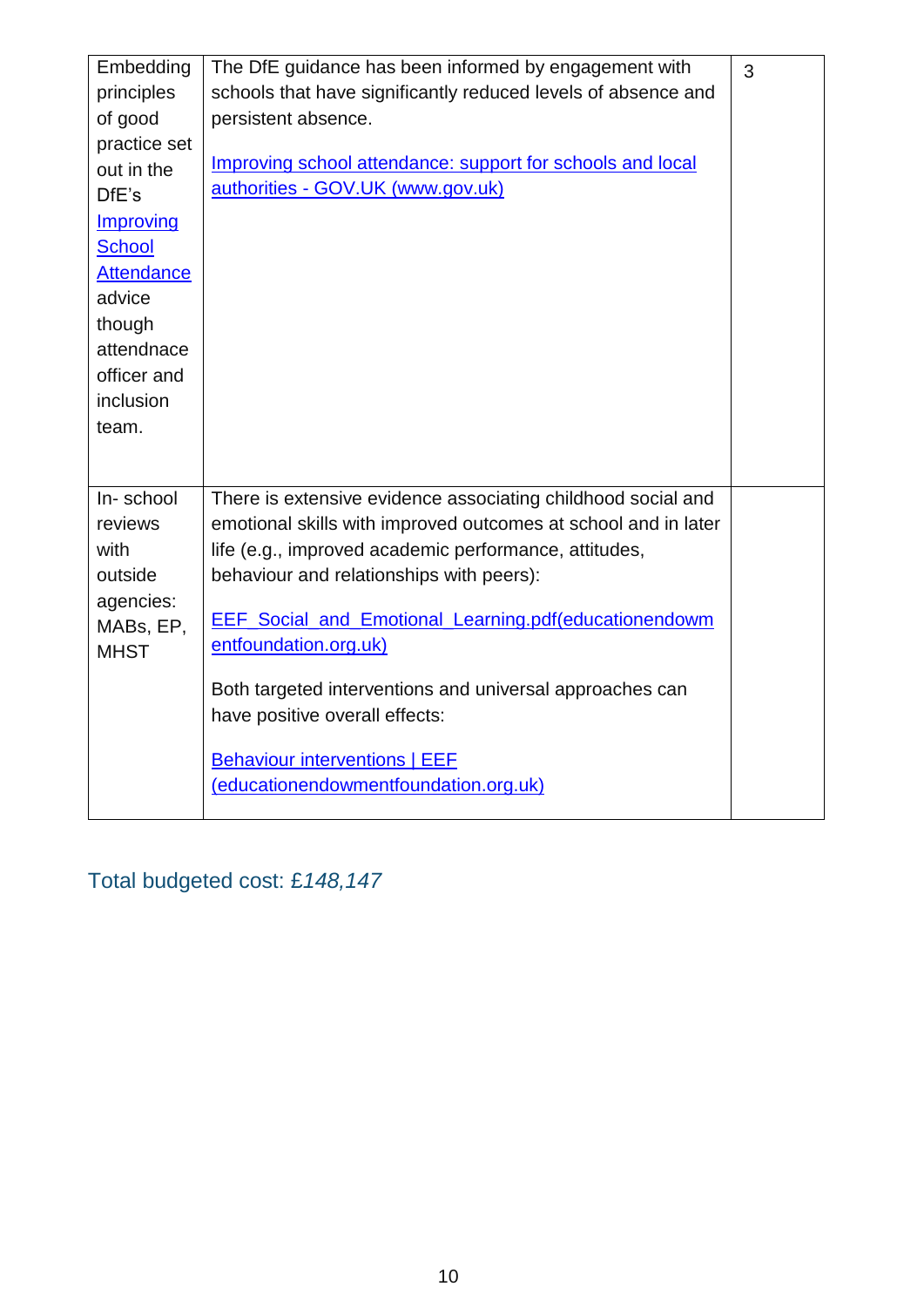# **Part B: Review of outcomes in the previous academic year**

## **Pupil premium strategy outcomes**

This details the impact that our pupil premium activity had on pupils in the 2020 to 2021 academic year.

*Due to COVID-19, performance measures have not been published for 2020 to 2021, and 2020 to 2021 results will not be used to hold schools to account.*

Gaps between disadvantaged and non-disadvantaged were diminishing across the school as evidenced in December and March internal data 2020. Due to Covid lockdown there has been no national testing for the past two years.

Internal data is evidencing that in some areas gaps are closing, however in others they have increased particularly writing.

Internal data evidenced that disadvantaged pupils have achieved better attainment compared to 2019 and the school has minimised the impact of the pandemic.

| Subject | All Pupils<br>Entry data<br>(KS1)<br>% at age<br>expectation | All pupils<br>Internal<br>testing<br>2021 KS2<br>% at age | Disadvantaged<br>pupils<br>Entry data<br>(KS1)<br>% at age | Disadvantaged<br>pupils<br>Internal<br>testing 2021<br>KS <sub>2</sub> | Disadvantaged<br>pupils<br>2019 SATs<br>results | Disadvantaged<br>pupils<br>2018 SATs<br>results |
|---------|--------------------------------------------------------------|-----------------------------------------------------------|------------------------------------------------------------|------------------------------------------------------------------------|-------------------------------------------------|-------------------------------------------------|
|         |                                                              | expectation                                               | expectation                                                | % at age<br>expectation                                                |                                                 |                                                 |
| Reading | 79%                                                          | 76%                                                       | 64%                                                        | 57%                                                                    | 55%                                             | 47%                                             |
| Writing | 70%                                                          | 77%                                                       | 50%                                                        | 57%                                                                    | 73%                                             | 74%                                             |
| Maths   | 78%                                                          | 77%                                                       | 59%                                                        | 57%                                                                    | 55%                                             | 47%                                             |

SATs week was conducted in school with the usual rigour using 2019 papers. The school submitted this test data to local authority for analysis.

| Disadvantaged pupils Reading Results |           |           |           |
|--------------------------------------|-----------|-----------|-----------|
| Year                                 | 2017/2018 | 2018/2019 | 2020/2021 |
| Nos of pupils                        | 18        | つつ        | 20        |
| Reading                              | $-5.4$    | $-3.0$    | $-1.1$    |
| progress                             |           |           |           |

| Disadvantaged Pupils Reading Results |           |           |           |
|--------------------------------------|-----------|-----------|-----------|
| Year                                 | 2017/2018 | 2018/2019 | 2020/2021 |
| Pupils                               | 18        | 22        | 20        |
| Reading                              | $-5.4$    | $-3.0$    | $-1.1$    |
| Progress                             |           |           |           |
| Writing                              | $-2.7$    | $-4.1$    | $-0.8$    |
| Progress                             |           |           |           |
| Maths                                | $-4.4$    | $-5.4$    | $-0.5$    |
| progress                             |           |           |           |

*MJS's curriculum is clearly mapped and underpinned by research and embraces knowledge / skills, deliberate practice and learning habits, memory and schema development, and thinking tools. Together this acts to operationalise the school's mission and include the recognition of close links between*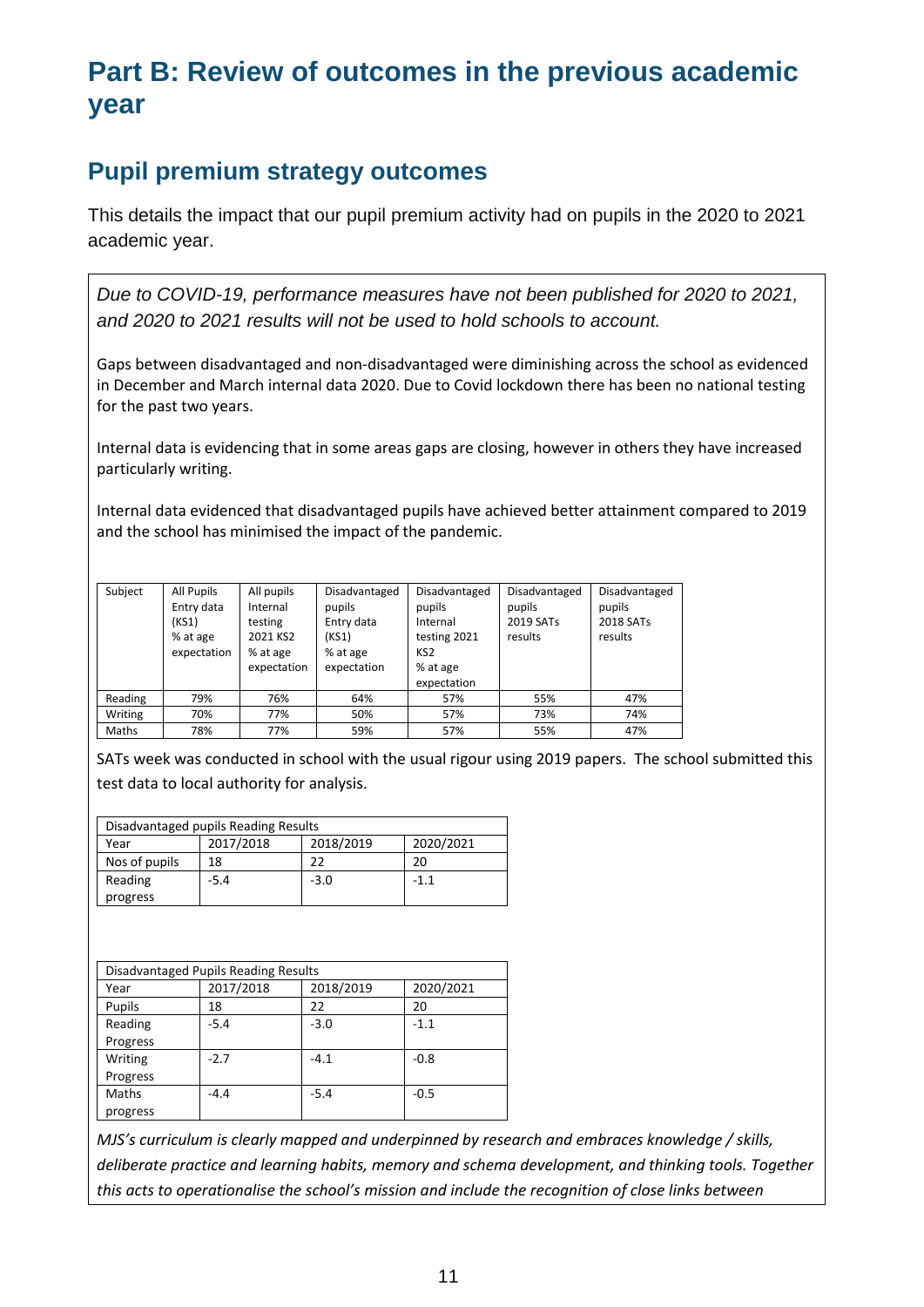*emotional wellbeing and academic achievement, encouragement of ambition, curiosity, positivity and resilience and parental engagement.* (Thinking Accreditation report, Exeter University October 2021)

| <b>SEND Pupils Reading Results</b> |           |           |  |
|------------------------------------|-----------|-----------|--|
| Year                               | 2018/2019 | 2020/2021 |  |
| Pupils                             | 12        | 10        |  |
| Reading progress                   | $-7.1$    | $-6.8$    |  |
| Writing progress                   | $-8.6$    | $-5.8$    |  |
| Maths progress                     | $-5.1$    | $-5.2$    |  |

Disadvantaged pupil attendance: 93.95% Non-disadvantaged pupil attendance: All pupils attendance 96.36%

Data for all persistently absent pupils:

| 2016/17 | 9%    |
|---------|-------|
| 2017/18 | 11.1% |
| 2018/19 | 7.5%  |
| 2019/20 | 8.1%  |
| 2020/21 | 6.67% |

Remote learning attendance during lockdown:

| Year<br>Group: | % cohort<br>(Remote or in<br>school) | $%$ PP<br>(Remote or<br>in school) | % SEND<br>(Remote<br>or in<br>school) |
|----------------|--------------------------------------|------------------------------------|---------------------------------------|
| 3              | 99%                                  | 98%                                | 100%                                  |
| 4              | 96%                                  | 93%                                | 88%                                   |
| 5              | 97%                                  | 98%                                | 96%                                   |
| 6              | 97%                                  | 98%                                | 98%                                   |

School has evidence through case studies that the impact of school support has improved attendance and punctuality. The school has had significant successes with pupils who have demonstrated school refusal due to the impact of lockdown.

Staff work closely with parents to help keep pupils safe. Leaders know pupils' families well. They identify and tackle concerns promptly, so that they are dealt with quickly and effectively. When the need arises, leaders work with external agencies to support pupils' well-being. (Ofsted September 2021)

Internal data evidence that service family pupils' attainment is in line with attainment of non-service family pupils.

#### **Externally provided programmes**

*Please include the names of any non-DfE programmes that you purchased in the previous academic year. This will help the Department for Education identify which ones are popular in England*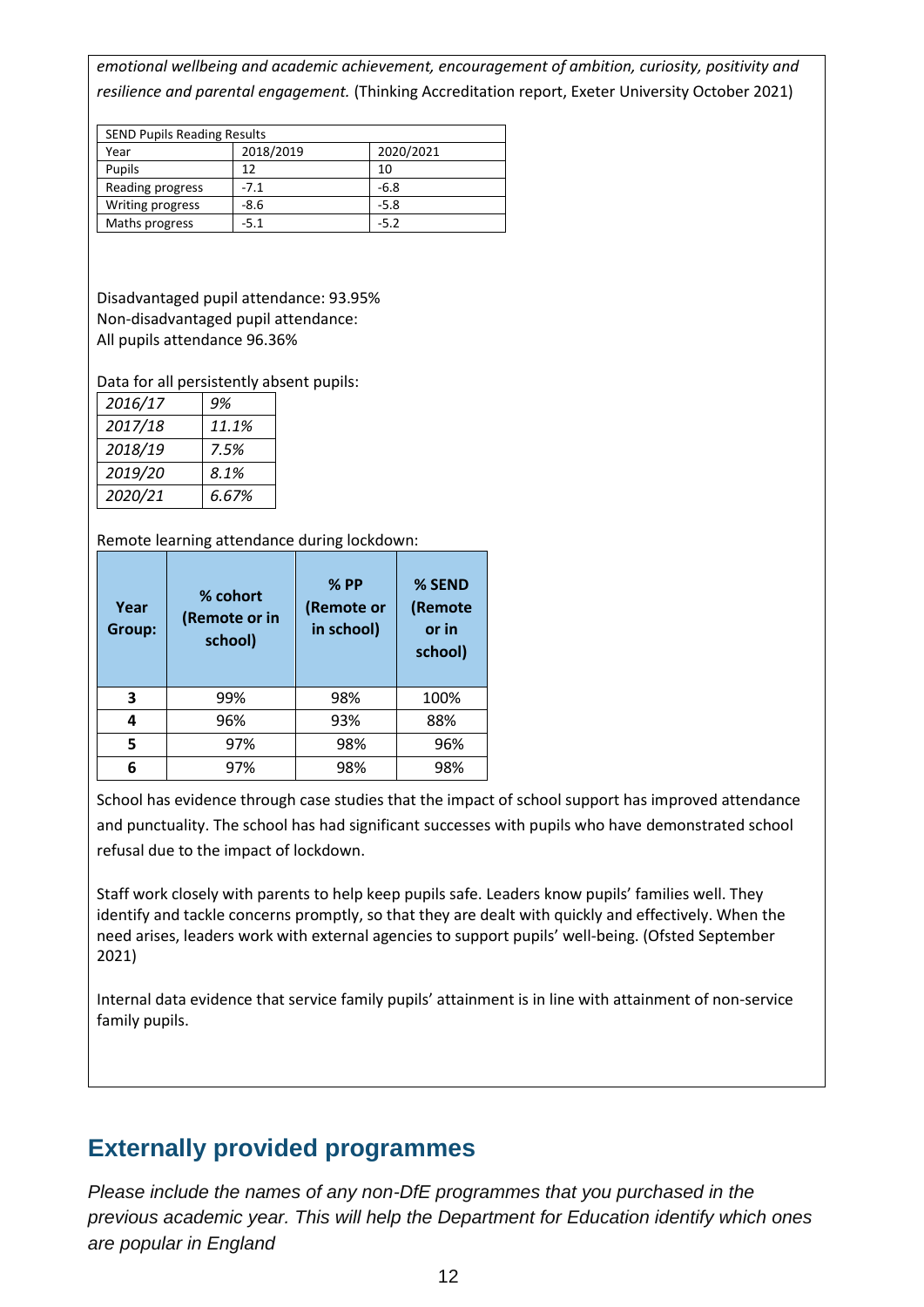| Programme | <b>Provider</b> |
|-----------|-----------------|
|           |                 |
|           |                 |

# **Service pupil premium funding (optional)**

*For schools that receive this funding, you may wish to provide the following information:* 

| <b>Measure</b>                                                                    | <b>Details</b>                                                                                                                                                                  |
|-----------------------------------------------------------------------------------|---------------------------------------------------------------------------------------------------------------------------------------------------------------------------------|
| How did you spend your service pupil<br>premium allocation last academic year?    | We provide them with extra-curricular<br>activities                                                                                                                             |
|                                                                                   | We ran a specialist club called 'jigsaw'<br>for our service children.                                                                                                           |
|                                                                                   | Learning support assistants target these<br>children for extra interventions.                                                                                                   |
| What was the impact of that spending on<br>service pupil premium eligible pupils? | Teachers observed improvements in<br>wellbeing amongst service children.<br>Assessments demonstrated progress in<br>subject areas where extra support<br>classes were provided. |